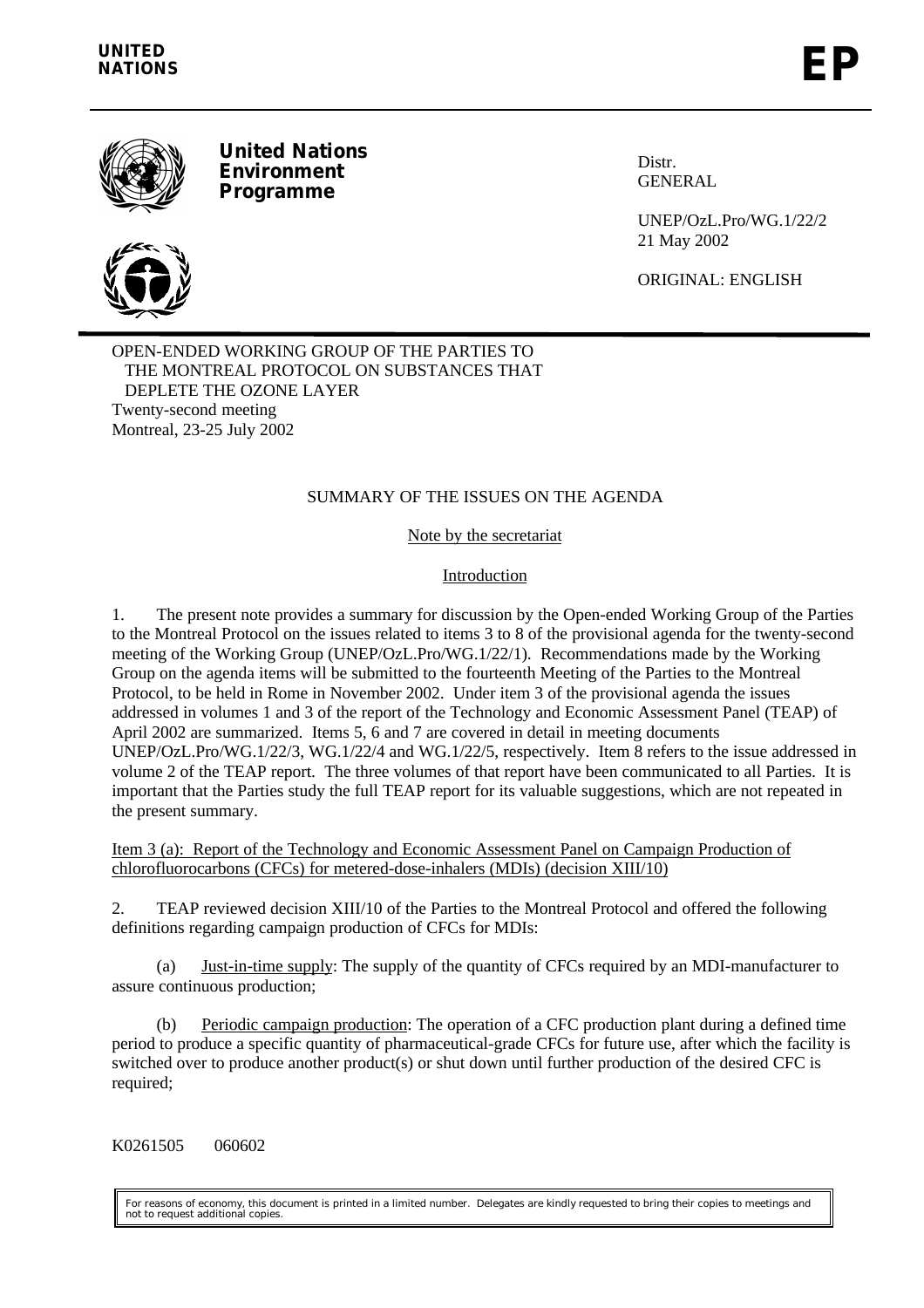(c) Final campaign production: The operation of a CFC production plant for a period of time to produce a specific quantity of pharmaceutical-grade CFCs for multiple-year use, after which the facility is irreversibly modified to produce a different product or dismantled;

(d) Pharmaceutical-grade CFCs: CFCs produced under Good Manufacturing Practices with sufficient purity so that they are acceptable to health regulatory authorities for use in human inhalation products. These regulations vary between countries.

3. TEAP believes that no changes to the Montreal Protocol or to the existing decision are required at present in order to permit final campaign production. Nonetheless, if final campaign production is to be undertaken in 2005, requiring a decision to be taken at the sixteenth Meeting of the Parties to the Montreal Protocol, to be held in 2004, to approve the multiple-year nominations, TEAP recommends that:

(a) Parties may wish to take a decision now that clarifies the timeline for submission of future projections of CFC requirements, for which final campaign production may be required;

(b) Parties may wish to consider a new decision requiring annual reporting of the use of any stockpile of CFCs created in a final production campaign;

(c) Furthermore, Parties may need to change national regulations in order to permit final campaign production. Such changes may require a significant time period to come into effect.

4. The Working Group may wish to discuss this matter and make any appropriate recommendation.

Item 3 (b). Final report on the progress made in reducing emissions of controlled substances from process agent uses and emissions-reduction techniques and alternative processes not using ozone-depleting substances (decision XIII/13)

5. Decision XIII/13 requests TEAP to finalize its evaluation on process agents (previously requested in decision X/14) and to report to the twenty-second meeting of the Open-ended Working Group. TEAP has received the previous reports of the Process Agent Task Force as well as newly available technical information and data, and has prepared a supplement to the April 2001 report of the Task Force and to its October 2001 supplement to the April 2001 Task Force report. Following the review, TEAP has (a) updated table A of decision X/14 with an improved four-part presentation; (b) improved the technical evaluation of table B of decision X/14; and (c) secured sponsorship for a periodic workshop where experts from process agent users and Governments can collaborate on further reductions and more accurate emissions reporting, including technological cooperation between article 5 and article 2 Parties to the Montreal Protocol.

6. Revised table A contains 44 processes identified as qualifying for process agents. TEAP recommends to consider or reconsider annually the use of ozone-depleting substances (ODS) as feedstock or process agents.

7. Regarding table B, TEAP recommends that the Parties require national Governments to certify that process agent emissions are negligible pending the development of harmonized practices for accurately estimating and reporting emissions from process agent inputs and process agents generated within chemical processes.

8. TEAP also recommends holding periodic workshops on reducing and more accurately reporting process agent emissions. These workshops would serve as a forum (a) to collaborate on monitoring and estimating emissions; (b) to share best practices to minimize emissions; and (c) to present not-in-kind alternatives to the use of process agents or products made with process agents.

9. The Working Group may wish to discuss this matter and make any appropriate recommendation.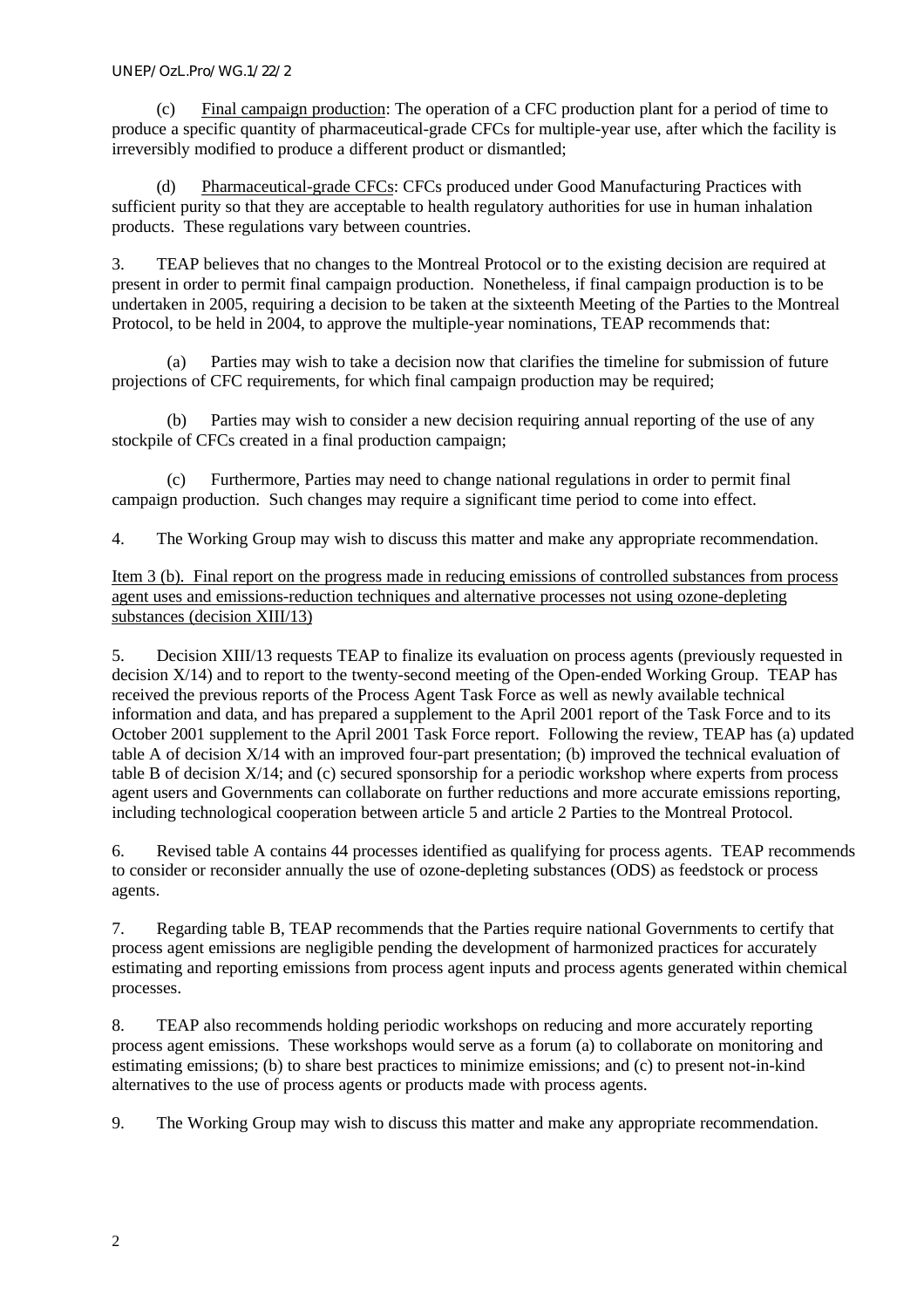#### Item 3 (c): Nominations by the Parties for essential-use exemptions for controlled substances

10. Seven Parties (Australia, the European Community, Japan, Poland, the Russian Federation, Ukraine and the United States of America) have applied for essential-use exemptions for MDIs applicable to the years 2003 and 2004. A summary of the recommendation of TEAP is given in the table below.

#### Essential-use nominations for 2003-2004 recommended by TEAP for consideration by the Open-ended Working Group at its twenty-second meeting (metric tonnes)

| Party                     | 2003            | 2004            |
|---------------------------|-----------------|-----------------|
|                           | CFC-11, 12, 114 | CFC-11, 12, 114 |
| Australia                 | 11.0            | 11.0            |
| <b>European Community</b> |                 | 1,885.0         |
| Japan                     | 40.0            | 30.0            |
| Poland a/                 | 240.0           | 236.0           |
| Russian Federation b/     | 396.0           |                 |
| Ukraine c/                |                 |                 |
| <b>USA</b>                | --              | 2,975.0         |
| Total                     | 687.0           | 5,137.0         |

a/ TEAP recommends the nomination by Poland only for MDIs for asthma and chronic obstructive pulmonary disease. It does not recommend the nomination of 0.6 metric tonnes for nasal inhalers.

b/ The Russian Federation provided additional information regarding a nomination for 2002 and 2003 previously approved by the Parties.

 $c$  Ukraine provided additional information regarding the nomination submitted in 2001 for 2003 of 120.0 metric tonnes of CFC-11 and CFC-12. TEAP recommends approval of only the quantity used for MDIs and chronic obstructive pulmonary disease.

11. The Working Group may wish to discuss these matters and make any appropriate recommendation.

#### Item 3 (d) and (e): Report of the task force of the Technology and Economic Assessment Panel on the disposal of controlled substances (decision XII/8)

12. Further to decision XII/8, TEAP established two task forces, one on destruction technologies and another on the collection, reclamation and storage of controlled substances. The task forces each prepared a report, which have been communicated to all Parties as volume 3 of the TEAP report.

# Item 3 (f): Other issues arising out of the report of the Technology and Economic Assessment Panel

# A. Laboratory and analytical uses of ozone-depleting substances (decision X/19)

13. Three Parties (the European Community, Norway and Poland) have requested and been granted emergency exemptions for 2002 in order to continue the use of ODS for testing of oil, grease and total petroleum hydrocarbons in water. These Parties are in the process of changing over from analytical procedures using ODS to non-ODS procedures (the traditional infrared method and a new infrared method mentioned in the TEAP report).

14. No new non-ODS methods have been forthcoming in 2002 which would enable TEAP to recommend the elimination of further uses of controlled substances for laboratory and analytical uses.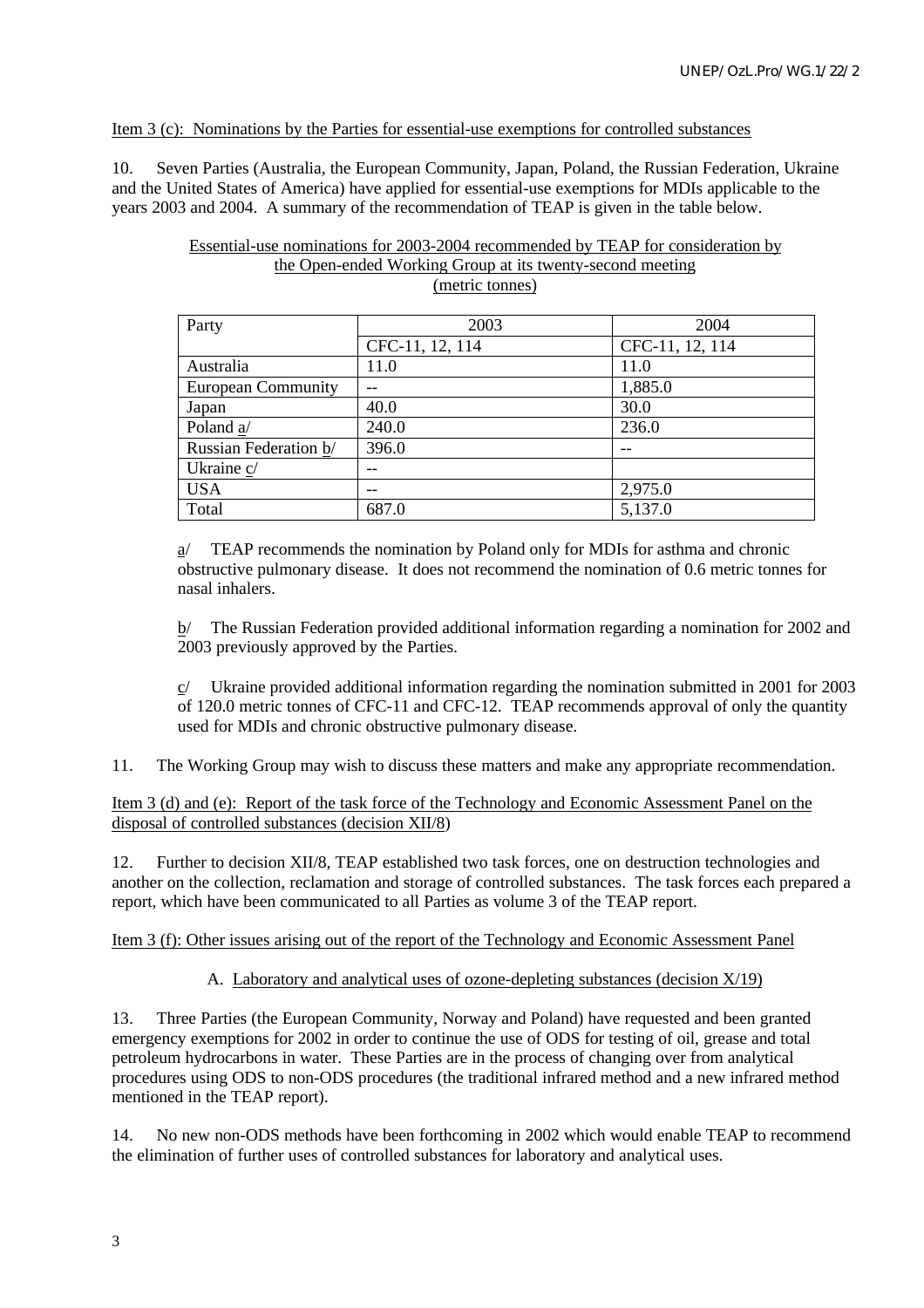- 15. The Parties may wish to take note of the TEAP report on laboratory and analytical uses of ODS.
	- B. Progress reports by the technical options committees of the Technology and Economic Assessment Panel (decision IV/13

16. Volume 1 of the TEAP report of April 2002 contains the progress reports of the following technical options committees covering new developments since the TEAP report of April 2001, as requested in decisions IV/13 and VII/34:

(a) Aerosol, Sterilants, Miscellaneous Uses and Carbon Tetrachloride Technical Options Committee;

- (b) Flexible and Rigid Foams Technical Options Committee;
- (c) Methyl Bromide Technical Options Committee;
- (d) Refrigeration, Air Conditioning and Heat Pumps Technical Options Committee;
- (e) Solvents, Coatings and Adhesives Technical Options Committee.
- 17. The Parties may wish to take note of the progress reports of the technical options committees.

# C. Essential-use nominations for controlled substances for 1996 and beyond (decision VII/28)

18. In accordance with decision VII/28, paragraph 2(a) and (b), TEAP reviewed the essential use nominations for MDIs for asthma and chronic obstructive pulmonary disease received in 2002 and concluded that MDIs containing CFCs remained essential for patients' health until an adequate range of technically and economically feasible alternatives were available. As the transition to CFC-free MDIs progresses and the CFC volume requirements continue to decline, it will be critical to review the need for new CFC production and balance this with the depletion of CFC reserves and the continued introduction of alternatives. TEAP will continue to monitor the changing market situation. However, TEAP recommends that, as the launching of new CFC-free MDIs is continuing, the Parties may wish to continue to monitor and manage their own acquisition and usage of CFCs and essential-use exemptions, and adjust them as necessary.

19. The Parties may wish to take note of the TEAP recommendation on this matter.

D. Annual report on n-propyl bromide (nPB) use and emissions (decision XIII/7)

20. In response to decision XIII/7, TEAP presented an update on the most recent available data on the use and emission of n-propyl bromide (nPB).

21. TEAP reports that, owing to uncertain toxicity and probable environmental restrictions on the use of nPB and the prevailing economic conditions, the nPB market has not developed significantly since April 2001.

22. The Parties may wish to take note of the TEAP information on nPB.

# E. Handbook on Critical Use Nominations for Methyl Bromide (decision XIII/11)

23. In decision XIII/11, the Parties requested TEAP to finalize the Handbook on Critical Use Nominations for Methyl Bromide by January 2002, and the secretariat to post the Handbook on its web site as soon as possible. The Handbook is being communicated to the Parties under a separate cover from the 2002 TEAP report and also posted on the ozone secretariat's web site as requested in paragraph 4 of decision XIII/11.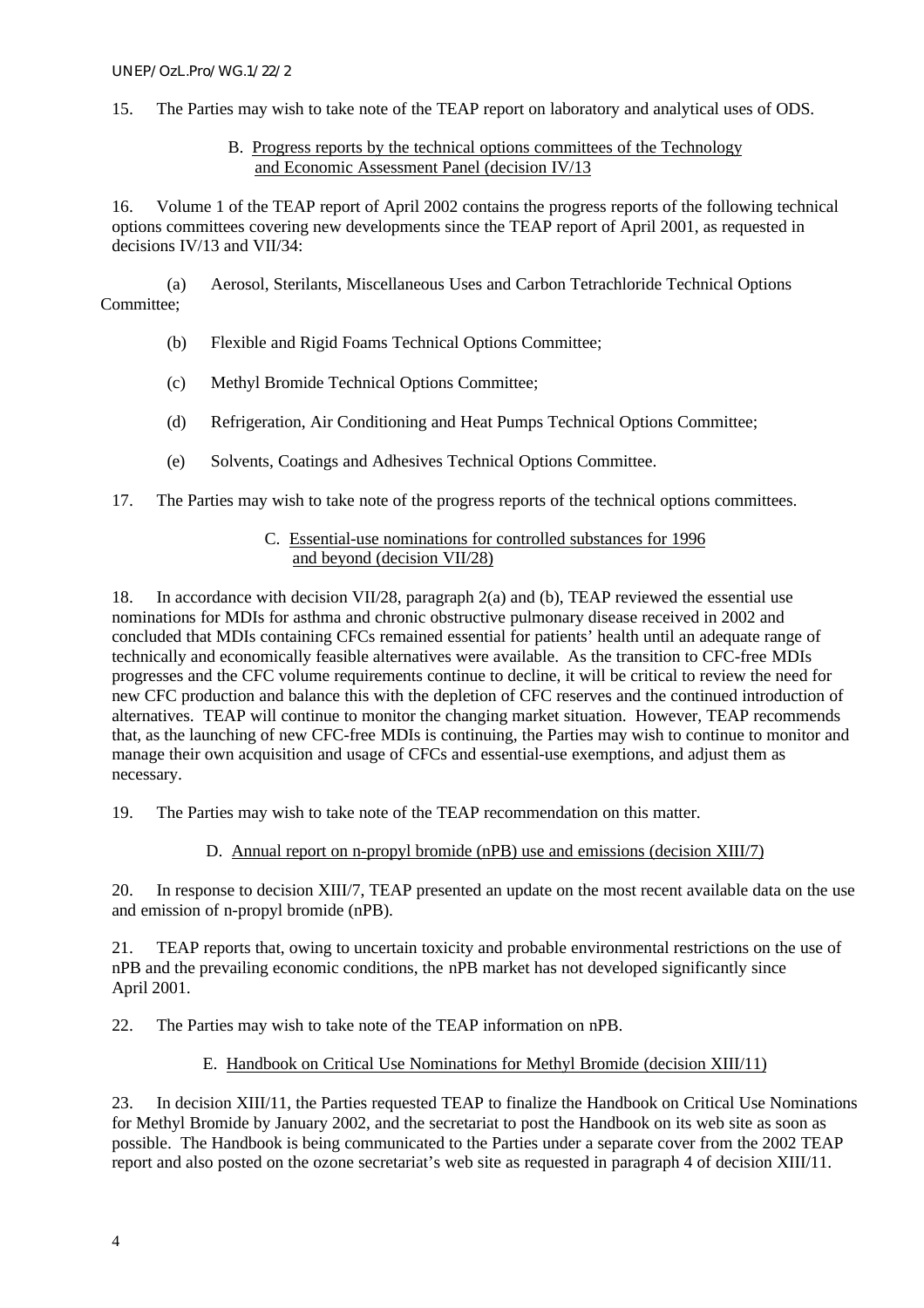24. The Handbook describes the nomination process for critical use exemptions. It is based on the process for essential-use exemptions as it has evolved through the Montreal Protocol articles and decisions of the Parties; the procedures followed under the Montreal Protocol, and the experience of TEAP and its Mythyl Bromide Technical Options Committee in managing the essential-use process to date. The Handbook contains three sections: (a) review of the critical-use process; (b) instructions for the completion of critical-use nominations; and (c) appendices on the relevant provisions of the Montreal Protocol, relevant decisions of the Parties and suggested critical-use nomination forms.

25. The Parties may wish to take note of the Handbook on Critical Use Nominations for Methyl Bromide.

# F. Organization and functioning of the Technology and Economic Assessment Panel (decision VIII/19)

26. Further to decision VIII/19 and annex V to the report of the eighth Meeting of the Parties to the Montreal Protocol, TEAP reported on its operations and the background of all its members. The members who participated in the preparation of the May 2002 report were: Radhey S. Agarwal (India), Stephen O. Andersen (United States), Paul Ashford (United Kingdom), Jonathan Banks (Australia), Walter Brunner (Switzerland), Jorge Corona (Mexico), László Dobo (Hungary), Yuichi Fujimoto (Japan), Ahmad H. Gaber (Egypt), Barbara Kucnerowicz-Polak (Poland), Lambert Kuijpers (Netherlands), Mohinder P. Malik (Germany), Nahum Marban Mendoza (Mexico), E. Thomas Morehouse (United States), José Pons-Pons (Venezuela), Miguel Quintero (Colombia), K. Madhava Sarma (India), Gary M. Taylor (Canada), Helen Tope (Australia), Ashley Woodcock (United Kingdom) and Shiqiu Zhang (China).

27. The Parties may wish to take note of the TEAP report and acknowledge the contribution of its members to the report.

#### Item 4: Modalities for the review in 2003 of the non-compliance procedure for the implementation of the Montreal Protocol (decision X/10)

28. In 1998 the Parties, at their tenth Meeting, by adoption of decision X/10, agreed to the changes in the non-compliance procedure presented by the Ad Hoc Working Group of Legal and Technical Experts on Non-Compliance, established by decision IX/35 of the ninth Meeting of the Parties. In paragraph 5 of decision  $\bar{X}/10$ , the Parties agreed to consider, unless they decide otherwise, the operation of the noncompliance procedure again no later than the end of 2003. If the Parties intend to review the noncompliance procedure in 2003, they may wish to consider modalities for that review in 2002.

29. The Working Group may wish to consider this issue and make any appropriate recommendation.

#### Item 5: Report of the secretariat on precedents in other conventions for the purpose of determining any expedited procedures for adding new substances to the Montreal Protocol (decision XIII/6)

30. Decision XIII/6 of the Parties to the Montreal Protocol, entitled "Expedited procedures for adding new substances to the Montreal Protocol," requested the ozone secretariat to compile precedents in other conventions regarding the procedures for adding new substances and to provide a report at the twentysecond meeting of the Open-ended Working Group, in July 2002. The Parties had also adopted the following decisions on this issue: IX/24, "Control of new substances with ozone-depleting potential;" X/8, "New substances with ozone-depleting potential;" XI/19, "Assessment of new substances;" and XIII/5, "Procedures for assessing the ozone-depleting potential of new substances that may be damaging to the ozone layer."

31. The report of the secretariat contained in document UNEP/OzL.Pro/WG.1/22/3, considers a number of multilateral environmental agreements that contain lists of particular chemical substances or species of animals and/or plants which those agreements control or regulate in some way, and describes how these lists may be modified. Sections B, C, D and E of the report cover four multilateral environmental agreements